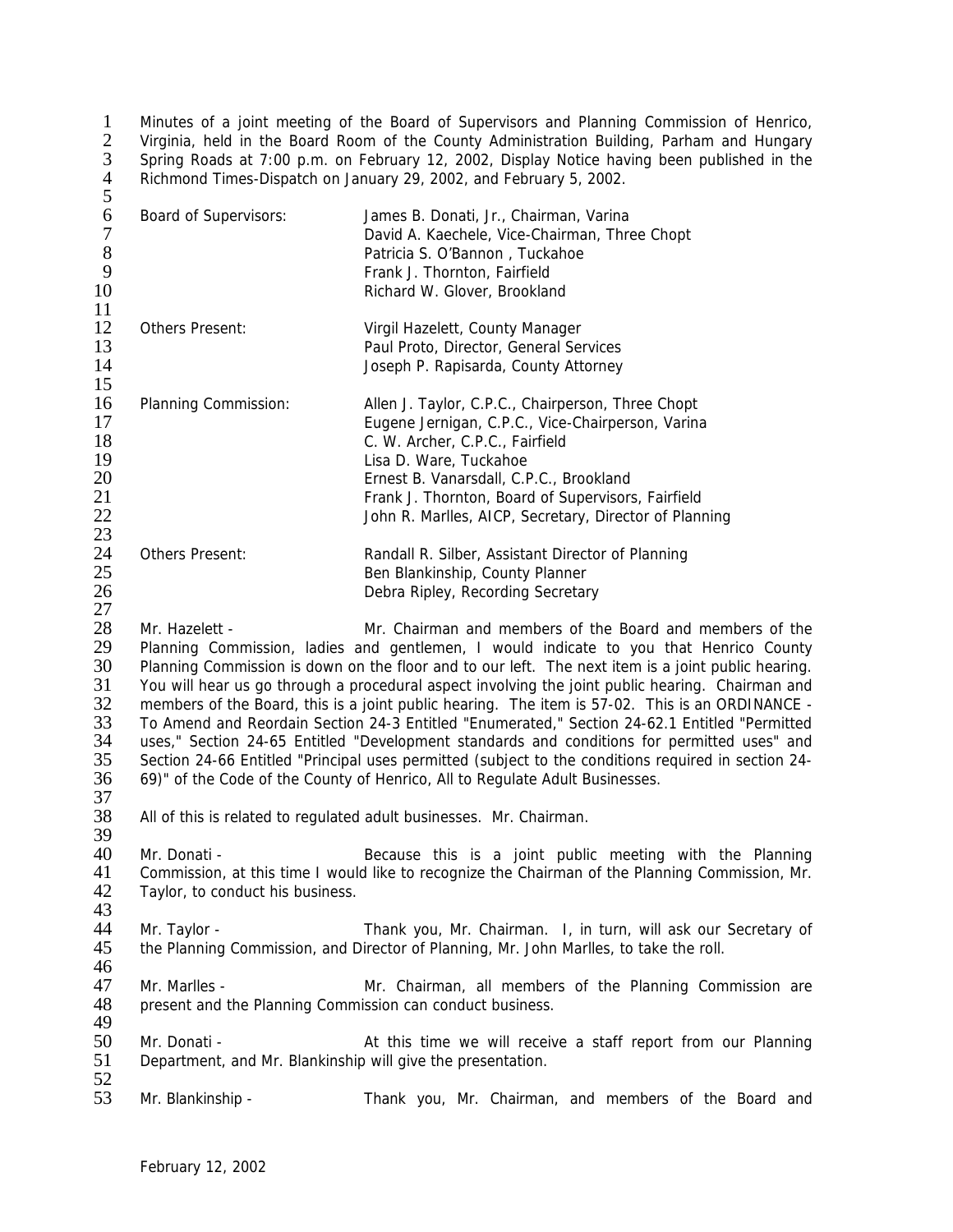- 54 members of the Planning Commission.
- 55

56 About seven months ago, County staff began receiving complaints about an adult business on 57 Brook Road. As part of our investigation, the staff reviewed a number of case studies and judicial<br>58 decisions regarding similar businesses in other locations to determine whether additional 58 decisions regarding similar businesses in other locations to determine whether additional 59 requilations were necessary to protect the public health, safety and welfare. regulations were necessary to protect the public health, safety and welfare.

 $\frac{60}{61}$ 

This book contains studies from a number of different localities. In addition, several judicial 62 decisions are cited in the preamble of the proposed ordinance. The studies and the court cases<br>63 all reach similar conclusions. Briefly stated, the studies found the following: First, that adult 63 all reach similar conclusions. Briefly stated, the studies found the following: First, that adult 64 businesses are frequently used for unlawful sexual activities, including prostitution: second, that 64 businesses are frequently used for unlawful sexual activities, including prostitution; second, that there is convincing, documented evidence that adult businesses have harmful secondary effects 66 on existing businesses around them, and residential areas nearby, including increased crime and 67 the reduction of property values; and third, that these adverse secondary effects raise legitimate<br>68 issues of substantial governmental concern, as described in more detail in the ordinance before issues of substantial governmental concern, as described in more detail in the ordinance before 69 you tonight.

70

71 In order to prevent the adverse secondary effects, described in the court cases and studies,<br>72 which we will be filing with the Clerk of the Board, the Planning Office has drafted the ordinance 72 which we will be filing with the Clerk of the Board, the Planning Office has drafted the ordinance<br>73 before you tonight. Let me summarize its content. before you tonight. Let me summarize its content.

74<br>75

As you know, the County Code was amended in 1999 to control the potential impacts of adult 76 bookstores and adult video stores. They are allowed only in B-3 zoning districts, and they are 77 prohibited within 500 feet of any "R" district, residence, church, school, library, playground, park, 78 and other listed uses. The store may not display any adult-oriented merchandise in the windows,<br>79 or advertise such material on its signs. Hours of operation are limited to 6:00 a.m. to midnight. 79 or advertise such material on its signs. Hours of operation are limited to 6:00 a.m. to midnight. No one is allowed to view adult-oriented videos on the premises. Sexually-oriented materials 81 must be kept away from minors, and minors are not allowed to work in the store.

82<br>83

83 The proposed amendment before you tonight would extend those same requirements to other<br>84 defined adult businesses and would provide additional protection in some cases. The following 84 defined adult businesses and would provide additional protection in some cases. The following<br>85 uses are defined and included in the umbrella term "adult business:" adult model studio, adult 85 uses are defined and included in the umbrella term "adult business:" adult model studio, adult 86 motel, adult movie theater, adult nightclub, adult store, any business providing adult 87 entertainment, and any business that regularly exploits an interest in matter related to specified entertainment, and any business that regularly exploits an interest in matter related to specified 88 sexual activities or specified anatomical areas. All of those uses, in the future, would be subject 89 to the requiations currently imposed on adult bookstores and video stores (except that adult to the regulations currently imposed on adult bookstores and video stores (except that adult 90 movie theaters, adult nightclubs and businesses providing adult entertainment would be allowed<br>91 to remain open until 2:00 a.m.) to remain open until  $2:00$  a.m.)

92<br>93

93 In addition to the requirements already in the Code, all adult businesses would be required to<br>94 install and maintain video camera systems and security lighting. These requirements are similar 94 install and maintain video camera systems and security lighting. These requirements are similar<br>95 to the standard conditions currently imposed on certain businesses that raise security concerns. to the standard conditions currently imposed on certain businesses that raise security concerns.

96<br>97

97 That is a brief summary of the requirements that would be imposed by the ordinance before you<br>98 tonight. Let me emphasize that this ordinance does not ban adult businesses, nor is it designed 98 tonight. Let me emphasize that this ordinance does not ban adult businesses, nor is it designed<br>99 to interfere with anyone's right of free expression. The purpose of this ordinance is to prevent or 99 to interfere with anyone's right of free expression. The purpose of this ordinance is to prevent or 100 mitioate the adverse secondary effects of adult businesses by controlling their location, their mitigate the adverse secondary effects of adult businesses by controlling their location, their 101 hours of operation, and certain aspects of their conduct.

 $\frac{102}{103}$ 

103 And finally, I would like to point out, as you already know, that under State law, existing 104 businesses would be treated as lawful non-conforming uses and would not be required to comply 104 businesses would be treated as lawful non-conforming uses and would not be required to comply 105 with the proposed requiations. Do you have any questions? with the proposed regulations. Do you have any questions?

106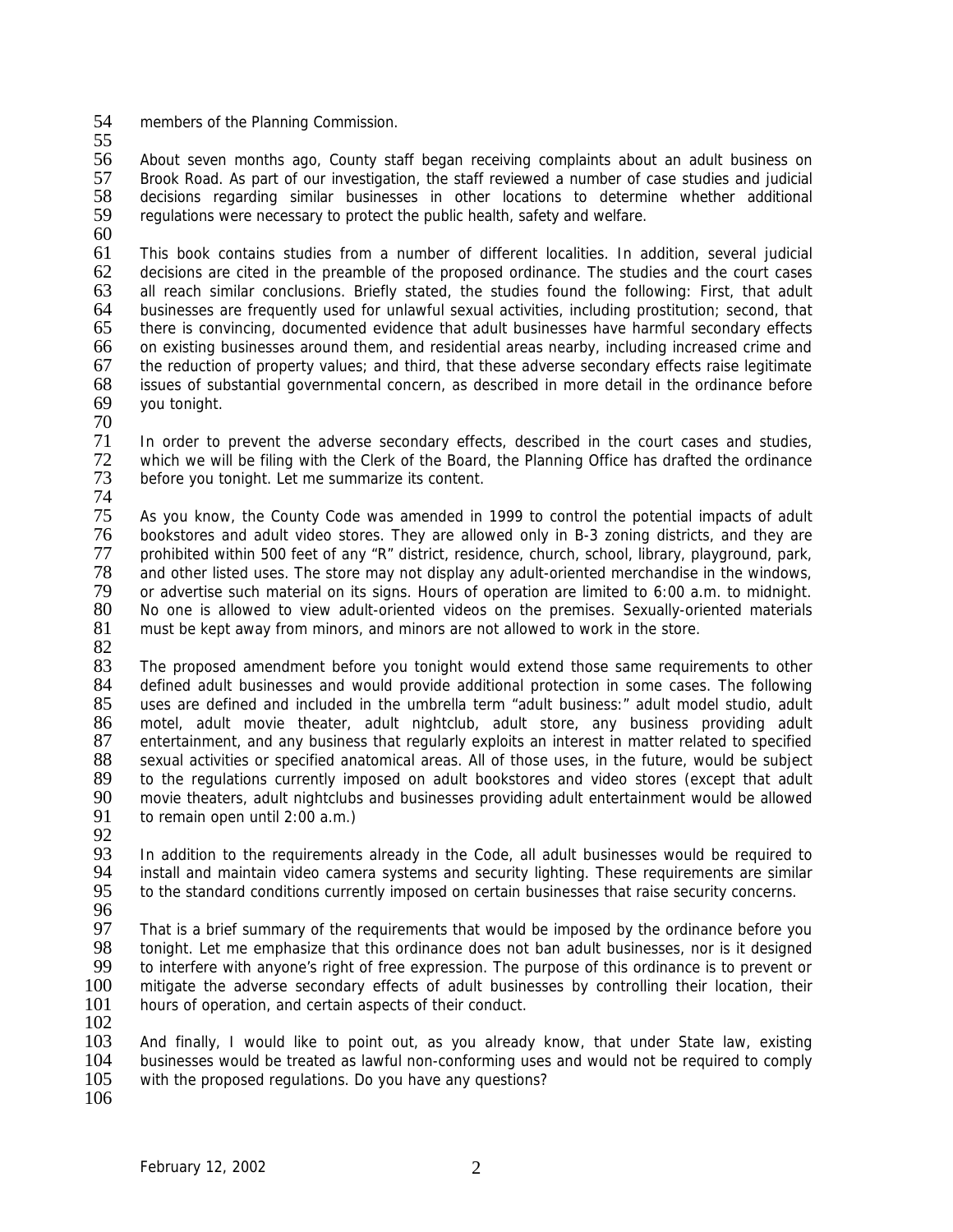107 Mr. Donati - Any questions of Mr. Blankinship?  $\frac{108}{109}$ Mr. Kaechele - That is the grandfather clause that you are referring to?  $\frac{110}{111}$ Mr. Blankinship - Yes, more or less.  $\frac{112}{113}$ 113 Mr. Donati - **Any other questions for Mr. Blankinship**? OK. Thank you, Mr. Any other questions for Mr. Blankinship? OK. Thank you, Mr. 114 Blankinship. Planning Commission. Mr. Taylor. did any of your members have ques Blankinship. Planning Commission, Mr. Taylor, did any of your members have questions?  $\frac{115}{116}$ 116 Mr. Taylor - Any comments from members of the Planning Commission? No, 117 sir. Mr. Chairman. sir, Mr. Chairman. 118 119 Mr. Donati - Thank you.  $\frac{120}{121}$ 121 Mr. Thornton - Mr. Chairman, could I ask something that I usually ask 122 sometimes? We have some residents here tonight who have not been coming before, and if I 122 sometimes? We have some residents here tonight who have not been coming before, and if I<br>123 could ask vour indulgence, have someone just explain the "grandfather clause." That is it. could ask your indulgence, have someone just explain the "grandfather clause." That is it.  $\frac{124}{125}$ Mr. Blankinship, would you like to answer that question?  $\frac{126}{127}$ 127 Mr. Blankinship - Certainly, Mr. Thornton. Zoning is used to implement the 128 County's Comprehensive Plan, and for that reason it is forward looking. We zone a piece of 128 County's Comprehensive Plan, and for that reason it is forward looking. We zone a piece of 129 property and then those regulations pertain to any development that comes on the property in 130 the future. The State Code that enables the County to adopt the Zoning Ordinance specifically 131 requires that the County not use zoning retroactively, that is to say, if there is a business located<br>132 in the County today that does not comply with these requirements, the State prohibits you from in the County today that does not comply with these requirements, the State prohibits you from 133 passing an ordinance that would make that business unlawful, and then going out the next day 134 and closing it down pursuant to that ordinance. That does not affect other parts of the County<br>135 Code. It is specific to the zoning ordinance. Code. It is specific to the zoning ordinance.  $\frac{136}{137}$ 137 Mr. Donati - Thank you, Mr. Blankinship. Now is the time for public comment 138 and I would ask that anyone that would like to speak in favor of this ordinance, if they would 138 and I would ask that anyone that would like to speak in favor of this ordinance, if they would<br>139 blease come down to the podium and state your case, and after we are through with those that 139 please come down to the podium and state your case, and after we are through with those that 140 are in favor of this ordinance. I will ask for those that are in opposition to come. At this time. are in favor of this ordinance, I will ask for those that are in opposition to come. At this time, 141 anyone that would like to speak in favor of this ordinance, would you please come to the podium<br>142 and try to restrain vourself from making – repeating points – if possible. Anyone wish to speak in and try to restrain yourself from making – repeating points – if possible. Anyone wish to speak in 143 favor? OK. 144<br>145 Would anyone like to come and speak in opposition to this ordinance? OK.  $\frac{146}{147}$ 147 Mr. Hazelett - At this point, Mr. Chairman, you would end the public hearing<br>148 Derecess, because you have a joint meeting. The Planning Commission will give consideration to 148 process, because you have a joint meeting. The Planning Commission will give consideration to 149 the proposed ordinance. the proposed ordinance. 150 151 Mr. Donati - OK. Mr. Taylor.  $\frac{152}{153}$ Mr. Taylor - Thank you, Mr. Chairman. Are there any comments from 154 members of the Planning Commission? Mr. Chairman, there are no comments from the Planning<br>155 Commission, and members of the Commission are here. Is there a motion? Commission, and members of the Commission are here. Is there a motion? 156<br>157 157 Mr. Vanarsdall - Yes, sir. Mr. Chairman, I move that the Henrico County Planning<br>158 Commission recommend the proposed amendments to the Board of Supervisors. Section 24-3 158 Commission recommend the proposed amendments to the Board of Supervisors, Section 24-3